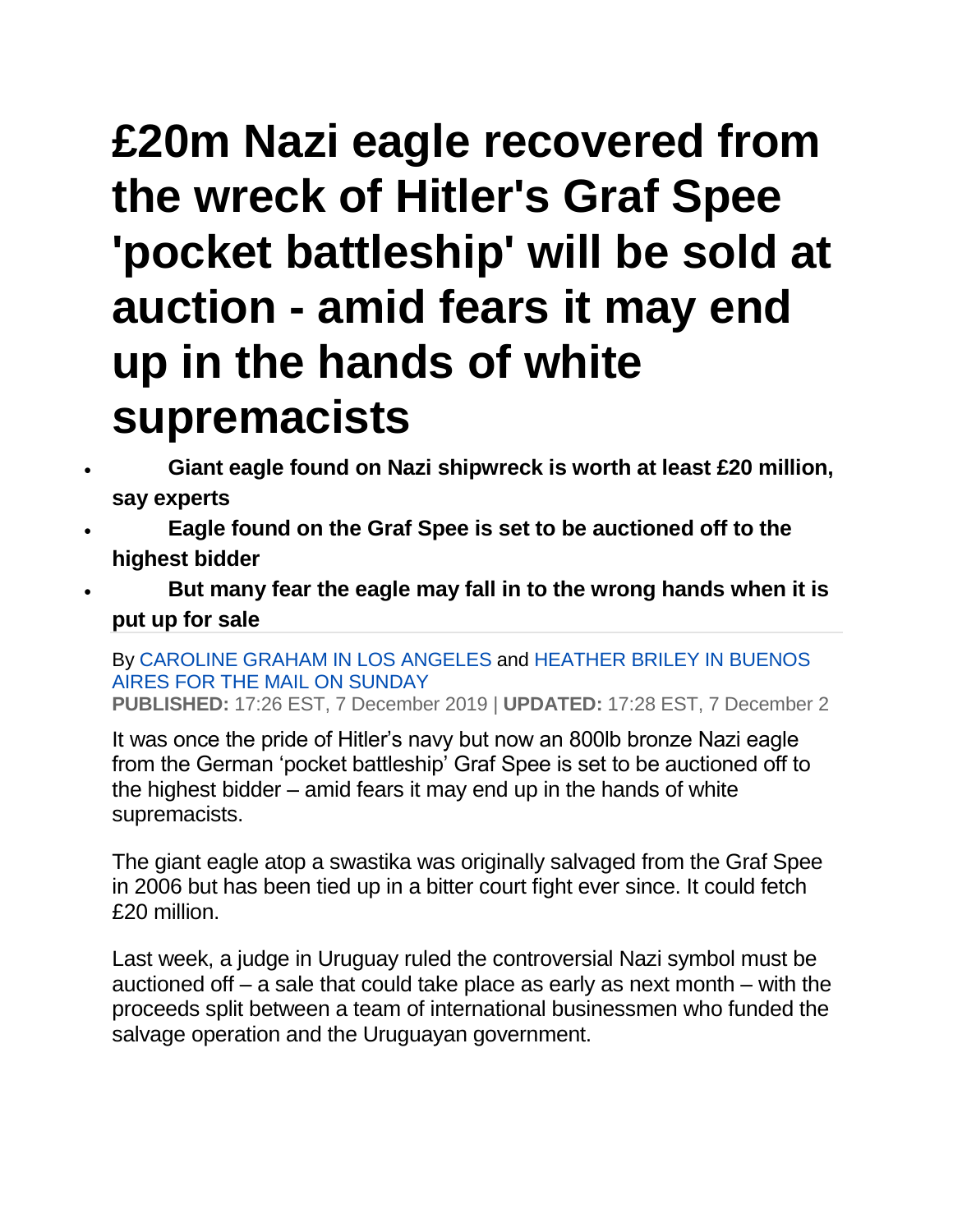

**Many fear the eagle, which was briefly displayed in a hotel in Montevideo before protests forced it to be taken down, may fall in to the wrong hands when it is put up for sale alongside a cannon and a rangefinder from the ship. The eagle is pictured being salvaged**

Alfredo Etchegaray, 63, who led the 2006 expedition to recover the eagle from shallow waters off the Uruguayan capital of Montevideo where the Graf Spee was scuttled in December 1939, told The Mail on Sunday: 'The fight has been going on in court for years.

'Finally, we have a decision that the sale can go ahead.

'We've had interest from buyers around the world including museums, the German government, wealthy private individuals and even someone who wants to put it on display during the World Cup in Doha.'

Experts say the eagle is worth at least £20 million, a figure that Mr Etchegaray says is 'on the low side', adding: 'There is nothing else out there like this. I've been told it could be worth £50 million or more to the right buyer. This is a unique piece of history.'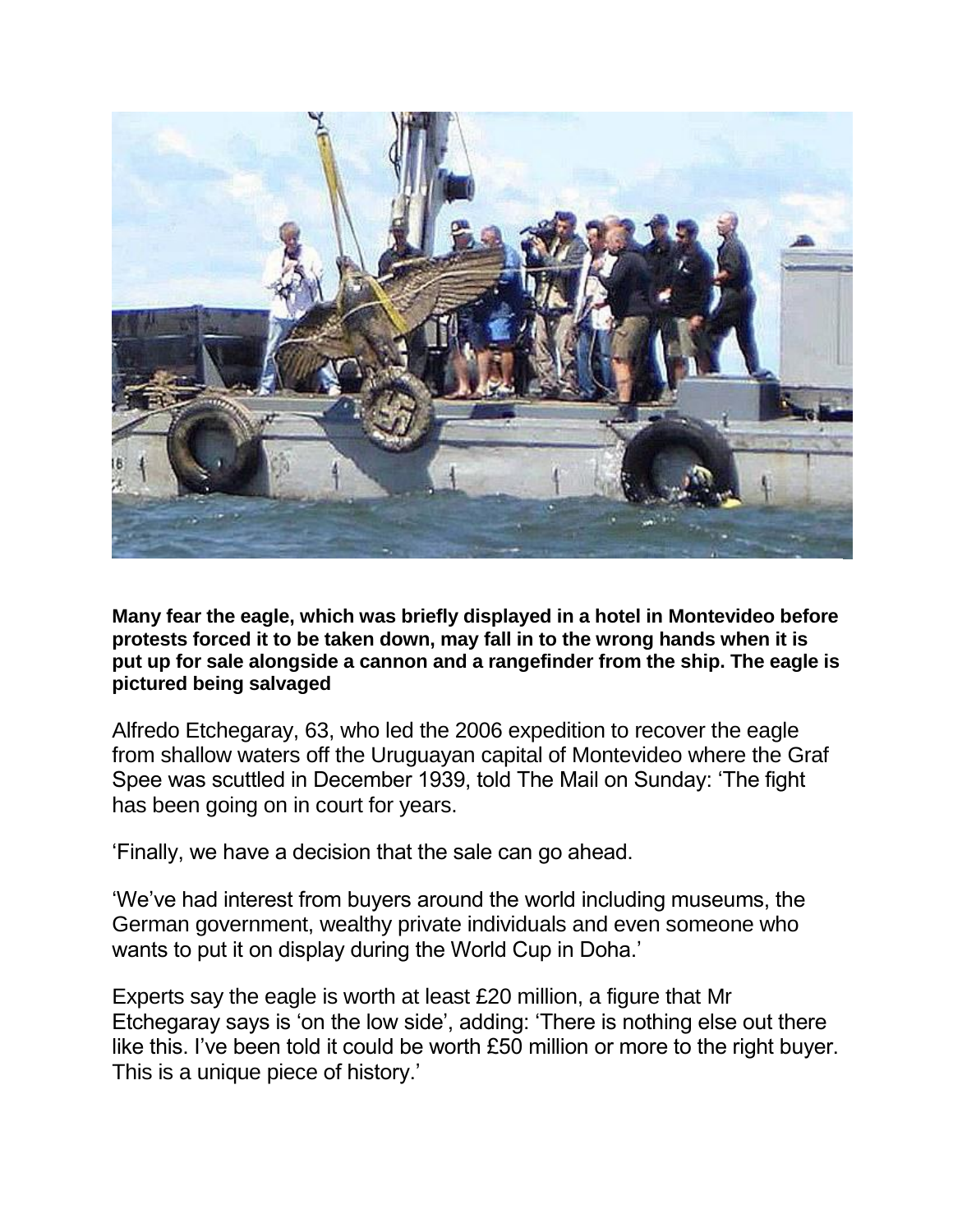

**The giant eagle atop a swastika was originally salvaged from the Graf Spee in 2006 but has been tied up in a bitter court fight ever since. It could fetch £20 million**

 $\bullet$ 

However, many fear the eagle, which was briefly displayed in a hotel in Montevideo before protests forced it to be taken down, may fall in to the wrong hands when it is put up for sale alongside a cannon and a rangefinder from the ship.

Miguel Esmoris, director of Uruguay's National Heritage Commission, said: 'Who are the potential buyers of these icons if not neo-Nazis? We're not against salvagers making a profit but we cannot allow illicit trafficking in cultural and historical items.'

Ernesto Kreimerman, of the Uruguayan Jewish Committee, said: 'It must go to a museum, not into private hands.'

Mr Etchegaray says any buyer will be screened: 'The eagle must be displayed so the world can learn lessons from the past.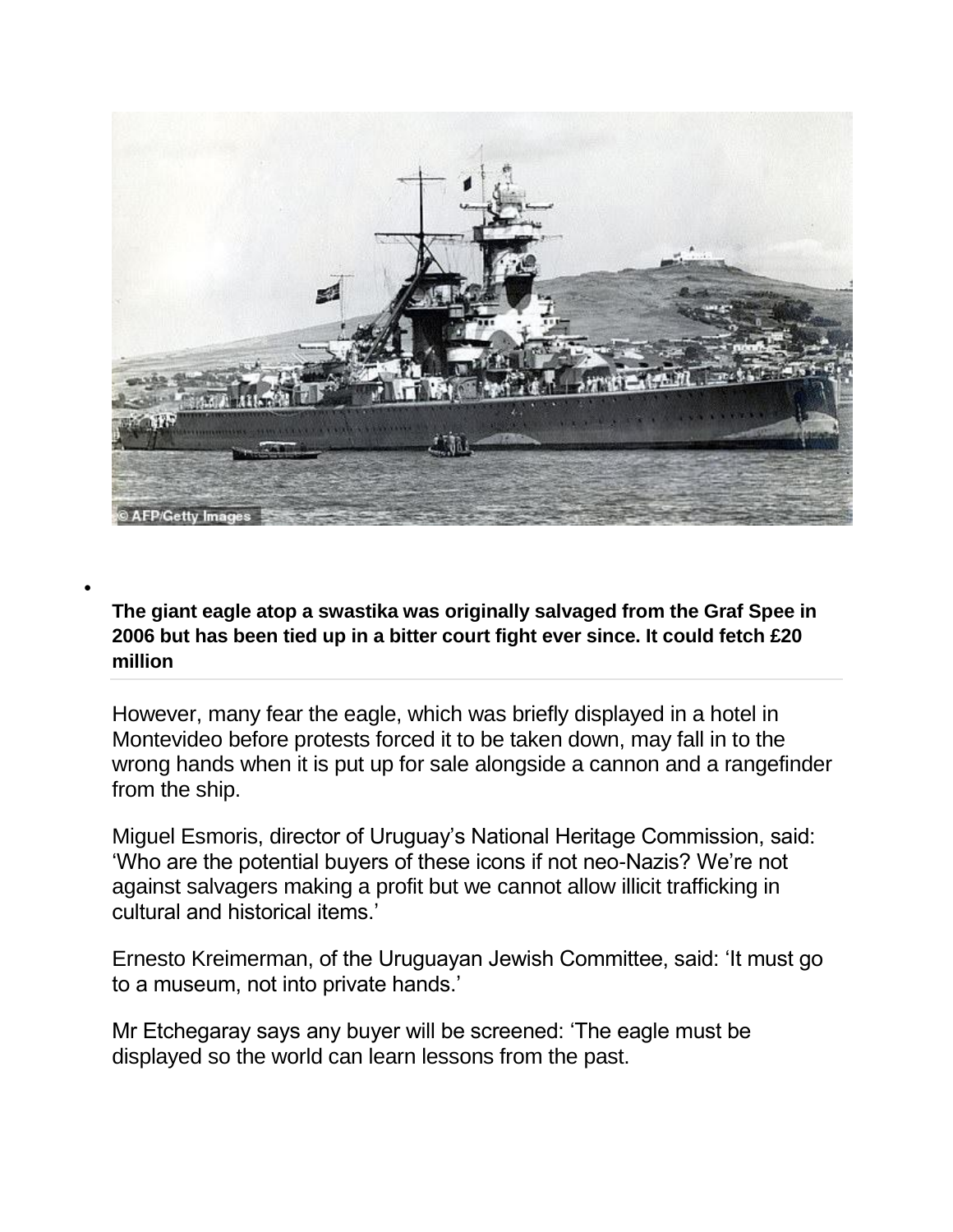'It must be done respectfully. We are open to all offers.'

The eagle – which had pride of place on the Graf Spee which was defeated by the British in one of the first naval battles of the Second World War – has languished in a crate inside a warehouse since it was removed from public view.

## **Famous battle ended in captain's suicide**

The Admiral Graf Spee sunk nine Allied merchant vessels in the South Atlantic before a British-led battle group tracked it to the mouth of the River Plate on December 13, 1939.

Royal Navy cruisers HMS Exeter and HMS Ajax – together with New Zealand's HMS Achilles – engaged it in the Battle of the River Plate which resulted in the loss of 72 British sailors and 36 Germans.

The Graf Spee's fuel system was damaged in the fight, forcing her captain Hans Langsdorff to head to the neutral port of Montevideo for repairs.

Under the Geneva Convention, the Graf Spee was given 72 hours to make repairs.

On December 17, the ship set sail but, believing there to be a superior British fleet waiting for him and not wanting the Allies to gain access to its more advanced technology, Langsdorff chose to offload more than 1,000 German sailors and scuttle the ship.

Two days later, wrapped in the flag of Imperial Germany, he committed suicide in a Buenos Aires hotel room.